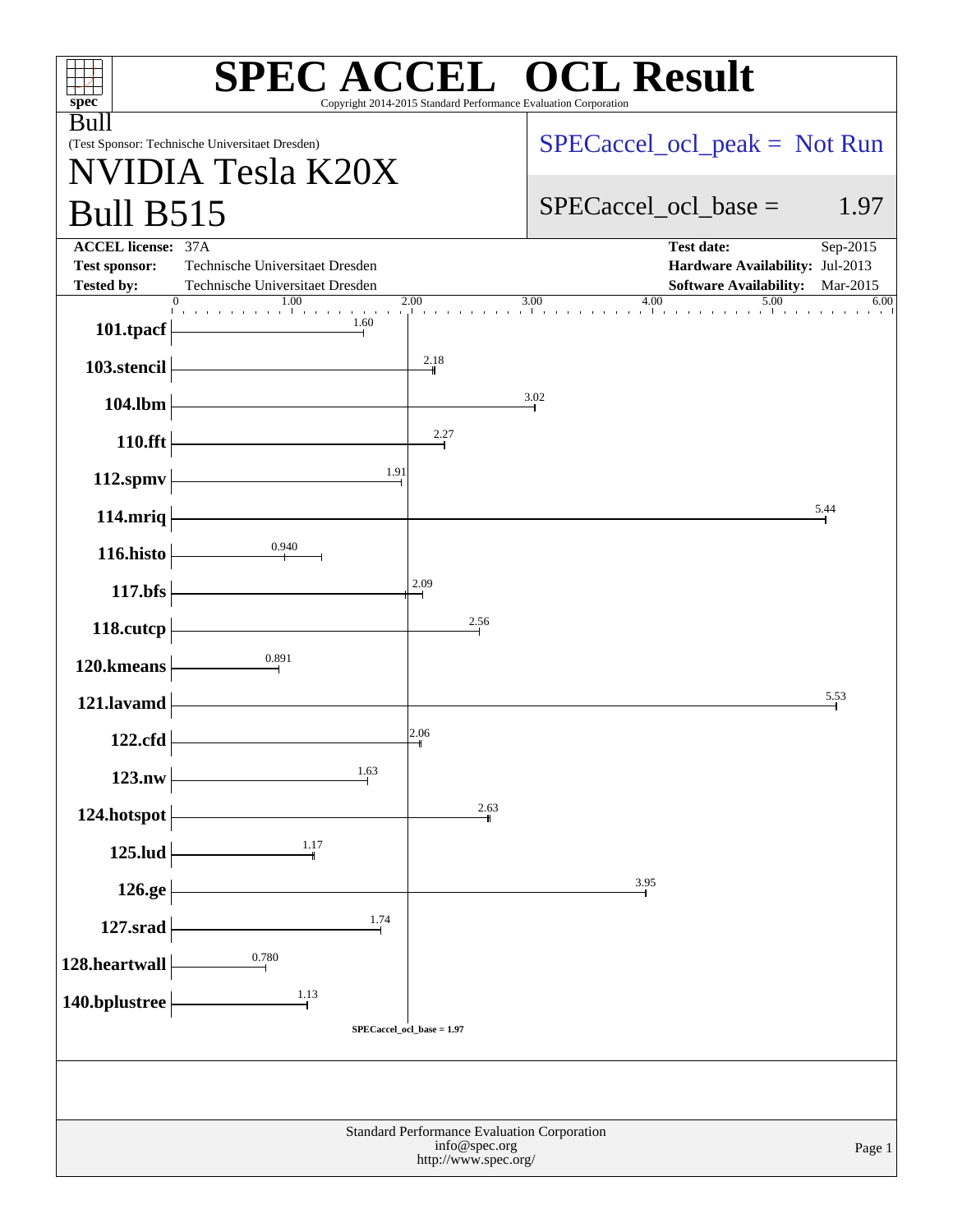| $spec^*$<br>Copyright 2014-2015 Standard Performance Evaluation Corporation                                                                                                                                                                                                                                                                                                                                                                                                                                                                                        | <b>SPEC ACCEL OCL Result</b>                                                                                                                                                                                                                                                                                                                                                              |  |  |  |
|--------------------------------------------------------------------------------------------------------------------------------------------------------------------------------------------------------------------------------------------------------------------------------------------------------------------------------------------------------------------------------------------------------------------------------------------------------------------------------------------------------------------------------------------------------------------|-------------------------------------------------------------------------------------------------------------------------------------------------------------------------------------------------------------------------------------------------------------------------------------------------------------------------------------------------------------------------------------------|--|--|--|
| Bull<br>(Test Sponsor: Technische Universitaet Dresden)<br>NVIDIA Tesla K20X                                                                                                                                                                                                                                                                                                                                                                                                                                                                                       | $SPECaccel_{ocl\_peak} = Not Run$                                                                                                                                                                                                                                                                                                                                                         |  |  |  |
| <b>Bull B515</b>                                                                                                                                                                                                                                                                                                                                                                                                                                                                                                                                                   | 1.97<br>$SPECaccel$ ocl base =                                                                                                                                                                                                                                                                                                                                                            |  |  |  |
| <b>ACCEL license: 37A</b>                                                                                                                                                                                                                                                                                                                                                                                                                                                                                                                                          | <b>Test date:</b><br>Sep-2015                                                                                                                                                                                                                                                                                                                                                             |  |  |  |
| Technische Universitaet Dresden<br><b>Test sponsor:</b>                                                                                                                                                                                                                                                                                                                                                                                                                                                                                                            | Hardware Availability: Jul-2013                                                                                                                                                                                                                                                                                                                                                           |  |  |  |
| <b>Tested by:</b><br>Technische Universitaet Dresden                                                                                                                                                                                                                                                                                                                                                                                                                                                                                                               | Mar-2015<br><b>Software Availability:</b>                                                                                                                                                                                                                                                                                                                                                 |  |  |  |
| <b>Hardware</b>                                                                                                                                                                                                                                                                                                                                                                                                                                                                                                                                                    | Accelerator                                                                                                                                                                                                                                                                                                                                                                               |  |  |  |
| <b>CPU</b> Name:<br>Intel Xeon E5-2450<br><b>CPU</b> Characteristics:<br>Intel Turbo Boost Technology up to 2.90 GHz<br><b>CPU MHz:</b><br>2100<br><b>CPU MHz Maximum:</b><br>2900<br>FPII:<br>Integrated<br>16 cores, 2 chips, 8 cores/chip<br>$CPU(s)$ enabled:<br>$CPU(s)$ orderable:<br>1,2 chips<br>Primary Cache:<br>$32$ KB I + 32 KB D on chip per core<br>256 KB I+D on chip per core<br>Secondary Cache:<br>L <sub>3</sub> Cache:<br>$20 \text{ MB}$ I+D on chip per chip<br>Other Cache:<br>None<br>Memory:<br>48 GB (6 x 8 GB 2Rx4 PC3-12800R-11, ECC) | Tesla K20X<br>Accel Model Name:<br><b>NVIDIA</b><br>Accel Vendor:<br>NVIDIA Tesla K20X<br>Accel Name:<br>Type of Accel:<br><b>GPU</b><br><b>Accel Connection:</b><br>PCIe 2.0 16x<br>Does Accel Use ECC:<br>yes<br>Accel Description:<br>NVIDIA Tesla K20X, 2688 CUDA cores, 732 MHz<br>6 GB GDDR5 RAM<br>(Kepler Generation)<br>Accel Driver:<br>NVIDIA UNIX x86 64 Kernel Module 346.46 |  |  |  |

**[Software](http://www.spec.org/auto/accel/Docs/result-fields.html#Software)**

[Memory:](http://www.spec.org/auto/accel/Docs/result-fields.html#Memory) 48 GB (6 x 8 GB 2Rx4 PC3-12800R-11, ECC)<br>Disk Subsystem: 29 TB NetApp FAS6280

Compiler: GN<br>[File System:](http://www.spec.org/auto/accel/Docs/result-fields.html#FileSystem) nfs<br>System State: Rur [System State:](http://www.spec.org/auto/accel/Docs/result-fields.html#SystemState) Run level 3 (Multi-User)<br>Other Software: NVIDIA Cuda SDK 7.0, driv

[Other Hardware:](http://www.spec.org/auto/accel/Docs/result-fields.html#OtherHardware)

[Operating System:](http://www.spec.org/auto/accel/Docs/result-fields.html#OperatingSystem) bullx Linux Server release 6.3 (V1)

2.6.32-279.5.2.bl6.Bull.35\_restricted.x86\_64 GNU Compiler C/C++ Version 4.9.1 NVIDIA Cuda SDK 7.0, driver version 346.46

29 TB NetApp FAS6280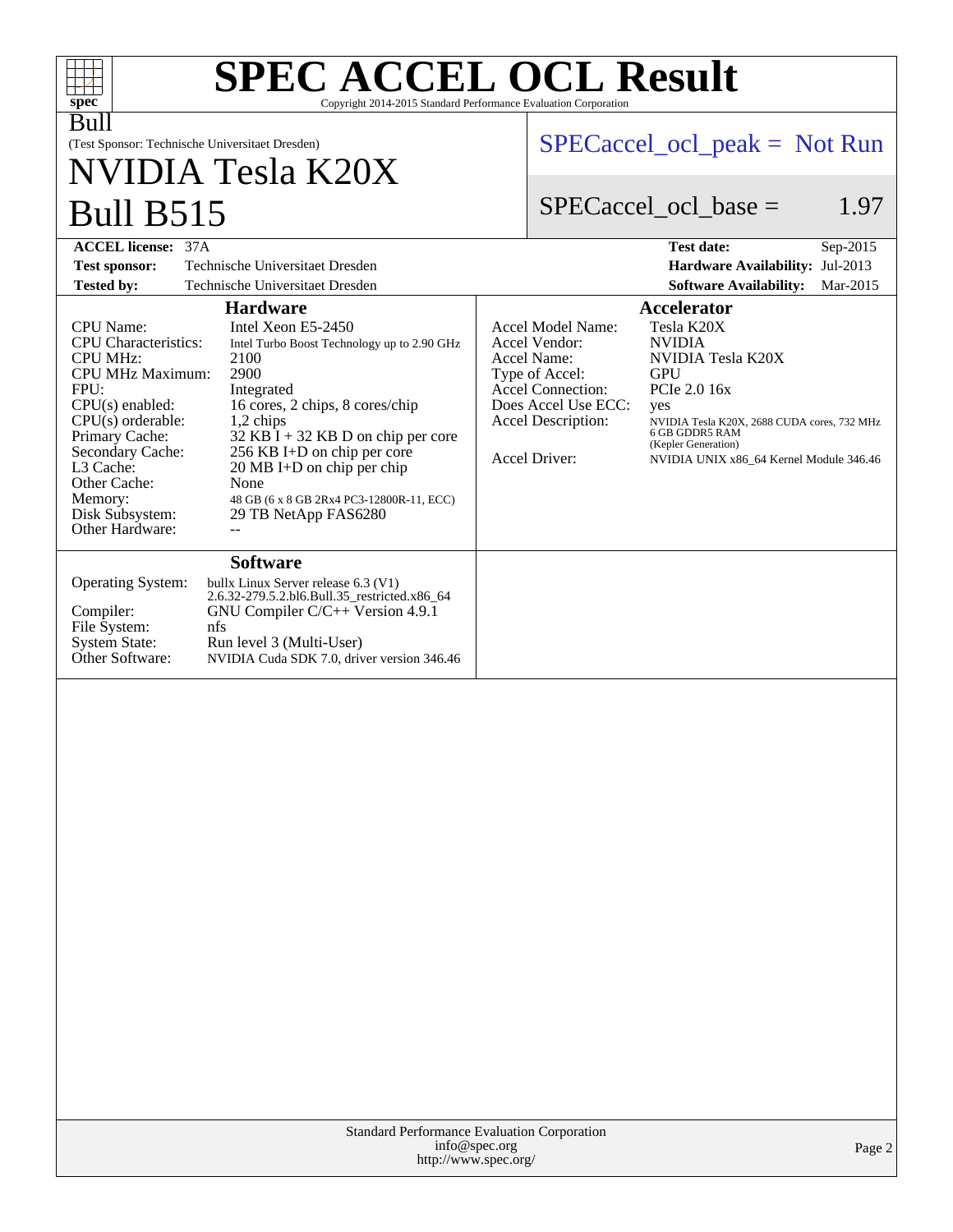

# **[SPEC ACCEL OCL Result](http://www.spec.org/auto/accel/Docs/result-fields.html#SPECACCELOCLResult)** Copyright 2014-2015 Standard Performance Evaluation Corporation

Bull

(Test Sponsor: Technische Universitaet Dresden)

# Bull B515 NVIDIA Tesla K20X

 $SPECaccel$  ocl peak = Not Run

## SPECaccel ocl base  $=$  1.97

**[ACCEL license:](http://www.spec.org/auto/accel/Docs/result-fields.html#ACCELlicense)** 37A **[Test date:](http://www.spec.org/auto/accel/Docs/result-fields.html#Testdate)** Sep-2015 **[Test sponsor:](http://www.spec.org/auto/accel/Docs/result-fields.html#Testsponsor)** Technische Universitaet Dresden **[Hardware Availability:](http://www.spec.org/auto/accel/Docs/result-fields.html#HardwareAvailability)** Jul-2013

**[Tested by:](http://www.spec.org/auto/accel/Docs/result-fields.html#Testedby)** Technische Universitaet Dresden **[Software Availability:](http://www.spec.org/auto/accel/Docs/result-fields.html#SoftwareAvailability)** Mar-2015

## **[Results Table](http://www.spec.org/auto/accel/Docs/result-fields.html#ResultsTable)**

|                                                                                                          | <b>Base</b>    |       |                |       | <b>Peak</b>    |       |                |              |                |              |                |              |
|----------------------------------------------------------------------------------------------------------|----------------|-------|----------------|-------|----------------|-------|----------------|--------------|----------------|--------------|----------------|--------------|
| <b>Benchmark</b>                                                                                         | <b>Seconds</b> | Ratio | <b>Seconds</b> | Ratio | <b>Seconds</b> | Ratio | <b>Seconds</b> | <b>Ratio</b> | <b>Seconds</b> | <b>Ratio</b> | <b>Seconds</b> | <b>Ratio</b> |
| $101$ .tpacf                                                                                             | 67.1           | 1.60  | 67.1           | 1.59  | 67.0           | 1.60  |                |              |                |              |                |              |
| 103.stencil                                                                                              | 57.7           | 2.17  | 57.1           | 2.19  | 57.3           | 2.18  |                |              |                |              |                |              |
| 104.lbm                                                                                                  | 37.1           | 3.02  | 37.0           | 3.02  | 37.1           | 3.02  |                |              |                |              |                |              |
| 110.fft                                                                                                  | 49.1           | 2.26  | 48.9           | 2.27  | 49.0           | 2.27  |                |              |                |              |                |              |
| $112$ .spm $v$                                                                                           | 77.0           | 1.91  | 77.1           | 1.91  | 77.1           | 1.91  |                |              |                |              |                |              |
| 114.mriq                                                                                                 | 20.0           | 5.44  | 20.0           | 5.44  | 20.0           | 5.44  |                |              |                |              |                |              |
| 116.histo                                                                                                | 121            | 0.940 | 121            | 0.940 | 91.4           | 1.25  |                |              |                |              |                |              |
| 117.bfs                                                                                                  | 56.0           | 2.09  | 56.0           | 2.09  | 60.3           | 1.94  |                |              |                |              |                |              |
| 118.cutcp                                                                                                | 38.7           | 2.56  | 38.7           | 2.56  | 38.7           | 2.56  |                |              |                |              |                |              |
| 120.kmeans                                                                                               | 112            | 0.890 | 112            | 0.891 | 112            | 0.891 |                |              |                |              |                |              |
| 121.lavamd                                                                                               | 19.7           | 5.53  | 19.7           | 5.53  | 19.7           | 5.53  |                |              |                |              |                |              |
| 122.cfd                                                                                                  | 61.2           | 2.06  | 60.7           | 2.08  | 61.2           | 2.06  |                |              |                |              |                |              |
| 123.nw                                                                                                   | 70.5           | 1.63  | 70.5           | 1.63  | 70.5           | 1.63  |                |              |                |              |                |              |
| 124.hotspot                                                                                              | 43.3           | 2.63  | 43.1           | 2.65  | 43.4           | 2.63  |                |              |                |              |                |              |
| 125.lud                                                                                                  | 101            | 1.17  | 101            | 1.17  | 100            | 1.19  |                |              |                |              |                |              |
| 126.ge                                                                                                   | 39.3           | 3.95  | 39.3           | 3.95  | 39.3           | 3.94  |                |              |                |              |                |              |
| 127.srad                                                                                                 | 65.6           | 1.74  | 65.5           | 1.74  | 65.7           | 1.74  |                |              |                |              |                |              |
| 128.heartwall                                                                                            | 136            | 0.780 | 136            | 0.781 | 136            | 0.779 |                |              |                |              |                |              |
| 140.bplustree                                                                                            | 95.4           | 1.13  | 95.2           | 1.13  | 96.3           | 1.12  |                |              |                |              |                |              |
| Results appear in the order in which they were run. Bold underlined text indicates a median measurement. |                |       |                |       |                |       |                |              |                |              |                |              |

#### **[Platform Notes](http://www.spec.org/auto/accel/Docs/result-fields.html#PlatformNotes)**

Standard Performance Evaluation Corporation [info@spec.org](mailto:info@spec.org) MultiThreading disabled in BIOS Sysinfo program /home/s1428123/spec-accel/Docs/sysinfo \$Rev: 6874 \$ \$Date:: 2013-11-20 #\$ 0953404ef7e75a5f9bbb534c6de3f831 running on taurusi2001 Tue Sep 8 11:03:54 2015 This section contains SUT (System Under Test) info as seen by some common utilities. To remove or add to this section, see: <http://www.spec.org/accel/Docs/config.html#sysinfo> From /proc/cpuinfo model name : Intel(R) Xeon(R) CPU E5-2450 0 @ 2.10GHz 2 "physical id"s (chips) 16 "processors" cores, siblings (Caution: counting these is hw and system dependent. The following excerpts from /proc/cpuinfo might not be reliable. Use with Continued on next page

<http://www.spec.org/>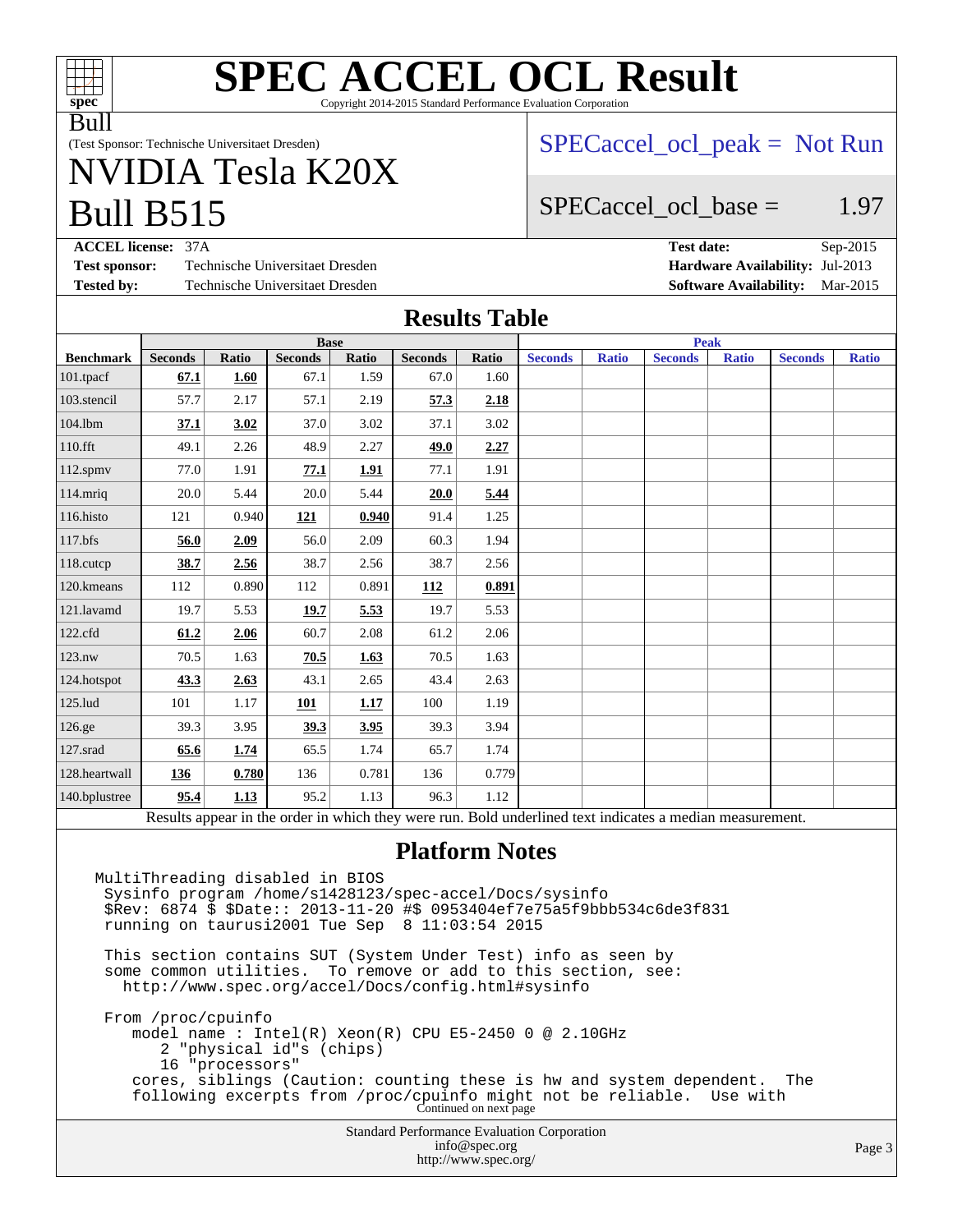| <b>SPEC ACCEL OCL Result</b><br>spec <sup>®</sup><br>Copyright 2014-2015 Standard Performance Evaluation Corporation                                                                                                                                              |                                                                                                                 |  |  |  |
|-------------------------------------------------------------------------------------------------------------------------------------------------------------------------------------------------------------------------------------------------------------------|-----------------------------------------------------------------------------------------------------------------|--|--|--|
| Bull<br>(Test Sponsor: Technische Universitaet Dresden)<br>NVIDIA Tesla K20X                                                                                                                                                                                      | $SPECaccel_{ocl\_peak} = Not Run$                                                                               |  |  |  |
| <b>Bull B515</b>                                                                                                                                                                                                                                                  | 1.97<br>$SPECaccel$ ocl base =                                                                                  |  |  |  |
| <b>ACCEL license: 37A</b><br>Technische Universitaet Dresden<br><b>Test sponsor:</b><br><b>Tested by:</b><br>Technische Universitaet Dresden                                                                                                                      | <b>Test date:</b><br>$Sep-2015$<br>Hardware Availability: Jul-2013<br><b>Software Availability:</b><br>Mar-2015 |  |  |  |
| <b>Platform Notes (Continued)</b>                                                                                                                                                                                                                                 |                                                                                                                 |  |  |  |
| caution.)<br>cpu cores $: 8$<br>siblings : 8<br>physical 0: cores 0 1 2 3 4 5 6 7<br>physical 1: cores 0 1 2 3 4 5 6 7<br>cache size $: 20480$ KB                                                                                                                 |                                                                                                                 |  |  |  |
| From /proc/meminfo<br>MemTotal:<br>49396228 kB<br>HugePages_Total:<br>$\Omega$<br>Hugepagesize:<br>2048 kB                                                                                                                                                        |                                                                                                                 |  |  |  |
| /usr/bin/lsb_release -d<br>bullx Linux Server release 6.3 (V1)                                                                                                                                                                                                    |                                                                                                                 |  |  |  |
| From /etc/*release* /etc/*version*<br>bull-release: bullx Linux Server release 6.3 (V1)<br>redhat-release: bullx Linux Server release 6.3 (V1)<br>system-release: bullx Linux Server release 6.3 (V1)<br>system-release-cpe: cpe:/o:bullx:linux:6server:ga:server |                                                                                                                 |  |  |  |
| $uname -a$ :<br>Linux taurusi2001 2.6.32-279.5.2.bl6.Bull.35_restricted.x86_64 #1 SMP Wed Apr<br>24 14:29:54 CEST 2013 x86_64 x86_64 x86_64 GNU/Linux                                                                                                             |                                                                                                                 |  |  |  |
| run-level 3 Aug 13 17:30                                                                                                                                                                                                                                          |                                                                                                                 |  |  |  |
| SPEC is set to: /home/s1428123/spec-accel<br>Size Used Avail Use% Mounted on<br>Type<br>Filesystem<br>172.26.75.132:/hrsk userhome<br>29T<br>24T 5.3T 82% / home<br>nfs                                                                                           |                                                                                                                 |  |  |  |
| Cannot run dmidecode; consider saying 'chmod +s /usr/sbin/dmidecode'                                                                                                                                                                                              |                                                                                                                 |  |  |  |
| (End of data from sysinfo program)                                                                                                                                                                                                                                |                                                                                                                 |  |  |  |
| <b>Base Runtime Environment</b><br>C benchmarks:<br>OpenCL Platform: NVIDIA CUDA, OpenCL 1.1 CUDA 7.0.28<br>OpenCL Device #0: Tesla K20Xm, v 346.46                                                                                                               |                                                                                                                 |  |  |  |

[C++ benchmarks:](http://www.spec.org/auto/accel/Docs/result-fields.html#CXXbenchmarks)

OpenCL Platform: NVIDIA CUDA, OpenCL 1.1 CUDA 7.0.28 OpenCL Device #0: Tesla K20Xm, v 346.46

> Standard Performance Evaluation Corporation [info@spec.org](mailto:info@spec.org) <http://www.spec.org/>